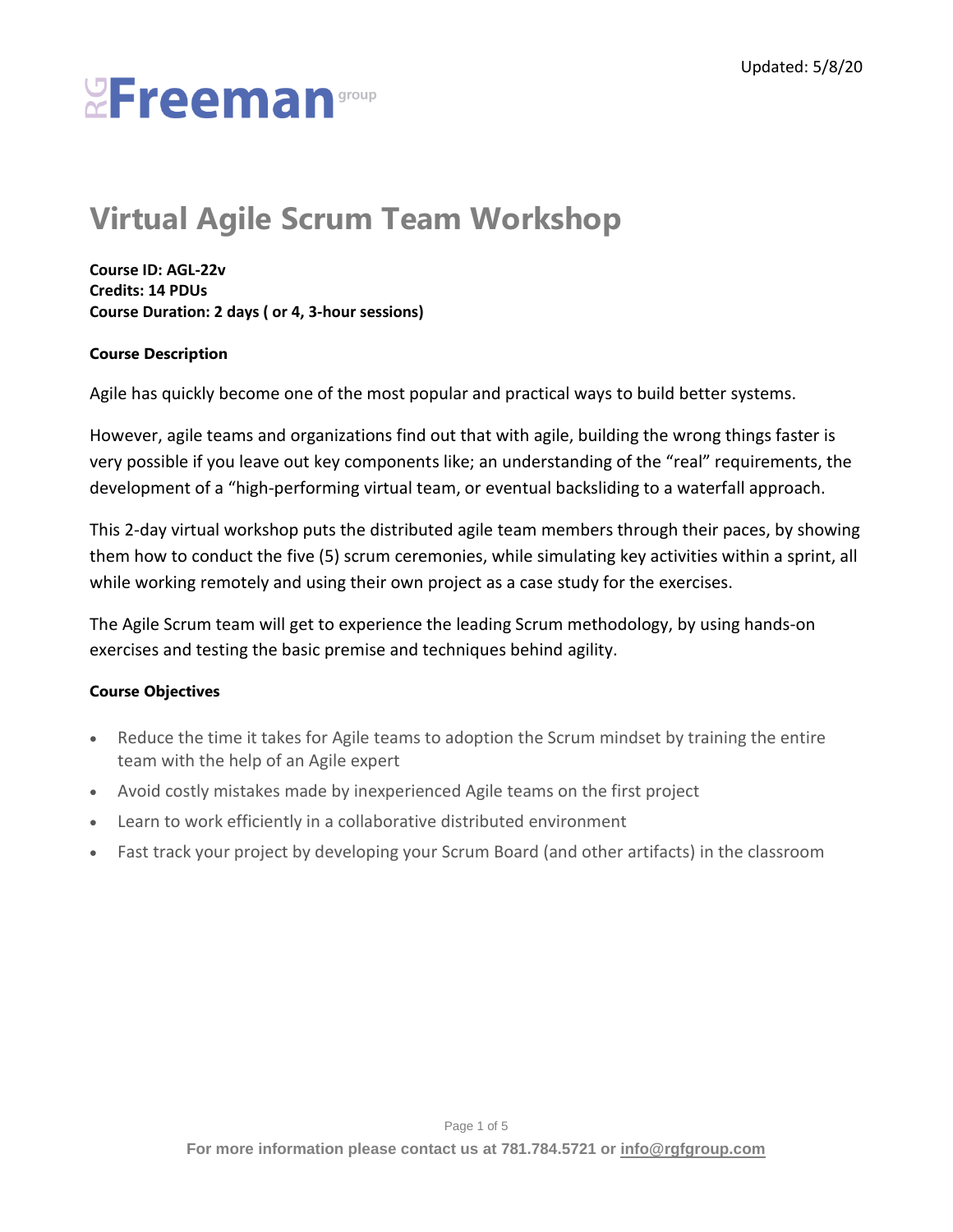#### **Course Level**

This course has been expressly designed for the beginner or intermediate agile team

#### **Who Should Attend**

- The entire Scrum Team
- Those who need to interact with the scrum team (such as UX designers, DBAs, Architects, H/W & S/W engineers, and quality assurance specialists)

#### **Prerequisites**

#### A willingness to learn a new way of managing projects

#### **What You Will Learn**

This workshop utilizes an immersive learning approach, along with role playing, which allows students to practice the techniques as they learn. Students working remotely, will experience an environment that is fully leveraging agile concepts and culture. This allows better understanding of their own role on the team, and appreciate their team member's contributions. Here are the key take-aways:

- Utilize "real-life" product/project during the workshop exercises
- Learn the tricks of high-performing virtual Scrum teams
- Experience an end-to-end Scrum process (while performing the 5 Scrum ceremonies)
- Understand each of the individual roles on a Scrum team, and how to work remotely and collaboratively while feeling part of a team
- Define the Product Backlog (with User Stories) and develop a Release Plan for the entire product/project
- Use Relative sizing to develop estimates (Coarse- and Fine-grain estimates)
- Define and assign tasks for a Sprint
- Learn how to handle unplanned interruptions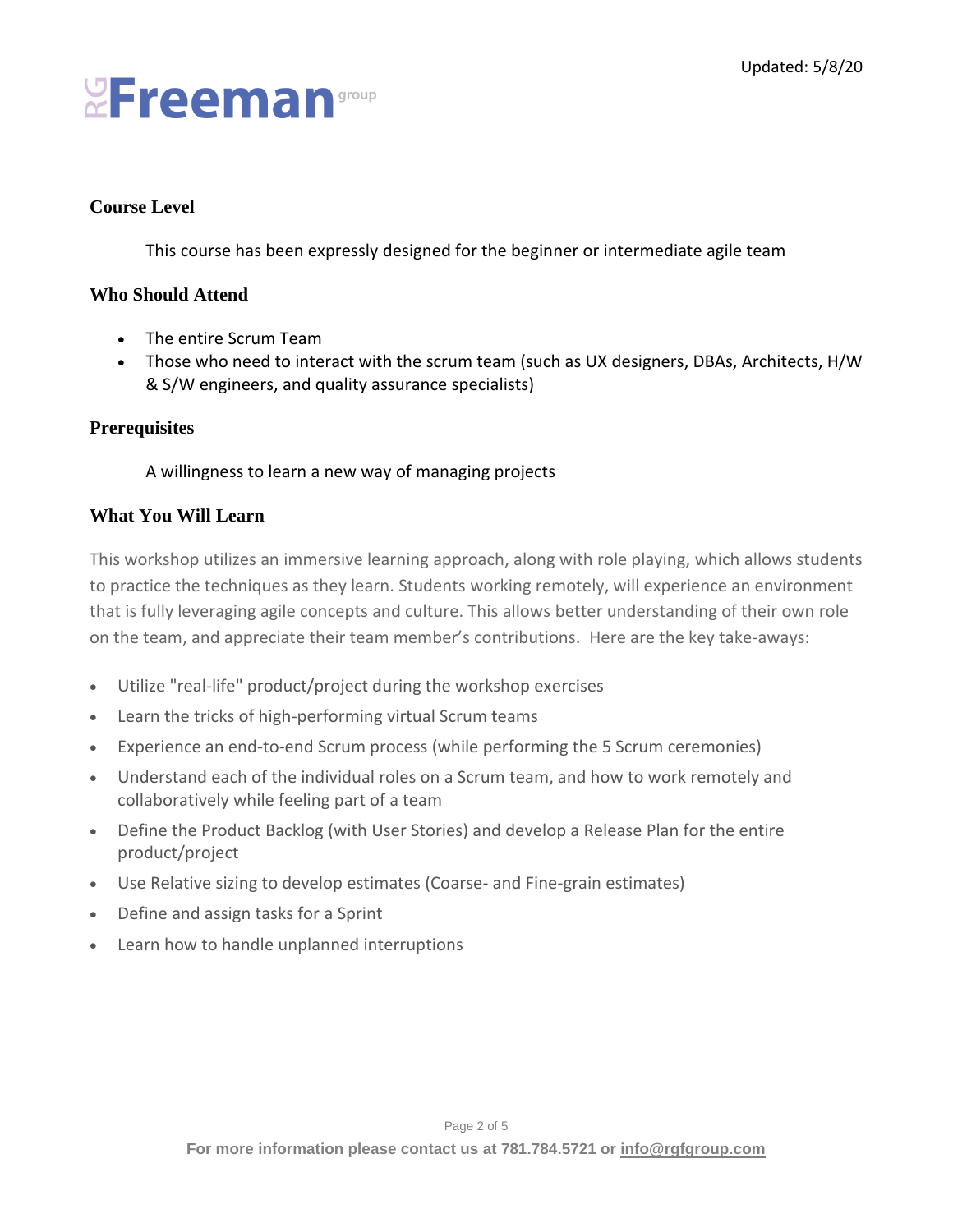## **Course Content**

### **Day 1**

### **Session #1 - (3 Hours)**

#### **Module #1 – Introduction**

- Course Introduction
- Course Schedule
- Course Objectives
- Course Agenda

#### **Module #2 - Agile Overview**

- What is Agile?
- Agile Methods Overview
- Agile Themes (change, communication, etc.)
- The Agile Manifesto
- The Twelve Agile Principles
- Recommended Reading

#### **Module #3 - Scrum Overview**

- The Scrum Process
- Team Roles and Responsibilities
- **EXERICISE 1: Choose a Project**

#### **Module #4 - Initiating a Scrum Project**

- The Planning Session
- Who is the Product Owner?
- Defining the Project Success Criteria
- What are Success Criteria?
- **EXECT:** Team Exercise 2: Define the Project's Success Criteria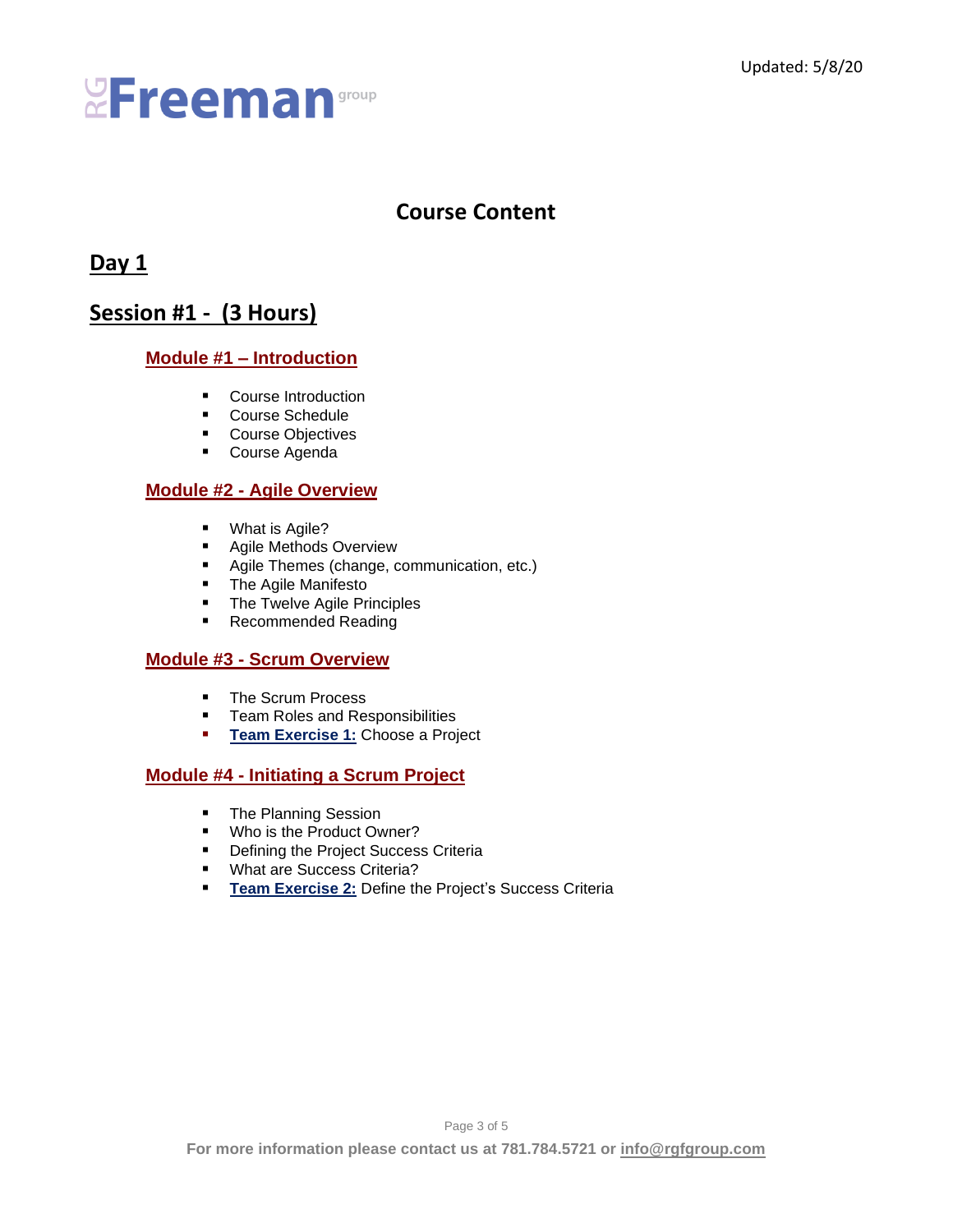## **Session #2 - (3 Hours)**

#### **Module #4 – (cont'd)**

- Establishing the Project Time Box
- **EXERICE:** Team Exercise 3: Establish the Project Time-Box
- Building the Scrum Team
- Scrum Team Membership
- Characteristics of "high performing" Teams
- **EXERUP:** Team Exercise 4: Build the Scrum Team

#### **Module #5 – Compiling the Product Backlog**

- Envisioning the Product using User Stories
- Business User Stories
- **Team Exercise 5: Write Business User Stories**
- Brainstorming Technical Functionality
- **EXERGIE TEAM Exercise 6:** Write Technical User Stories
- What is Acceptance Criteria<br>■ Team Exercise 7: Define Ad
- **Team Exercise 7: Define Acceptance Criteria**
- Estimating Effort (using Planning Poker)
- **E** Team Exercise 8: Estimate Effort (Coarse-Grain)
- What is an Epic?
- Creating the Release Plan
- **EXERCISE 1: Create the Release Plan**

### **Day 2**

### **Session #3 - (3 Hours)**

#### **Module #6 - Planning a Sprint**

- The Sprint Planning Meeting
- Adjusting the Sprint Goal
- Finalize the Sprint Backlog
- **Team Exercise 10: Finalize Sprint Goal & Backlog**
- Producing a Task List
- Estimating Effort (Fine-Grain)
- Refine Sprint Plan
- Commit to the Sprint
- **F** Team Exercise 11: Produce a Task List and Assignment